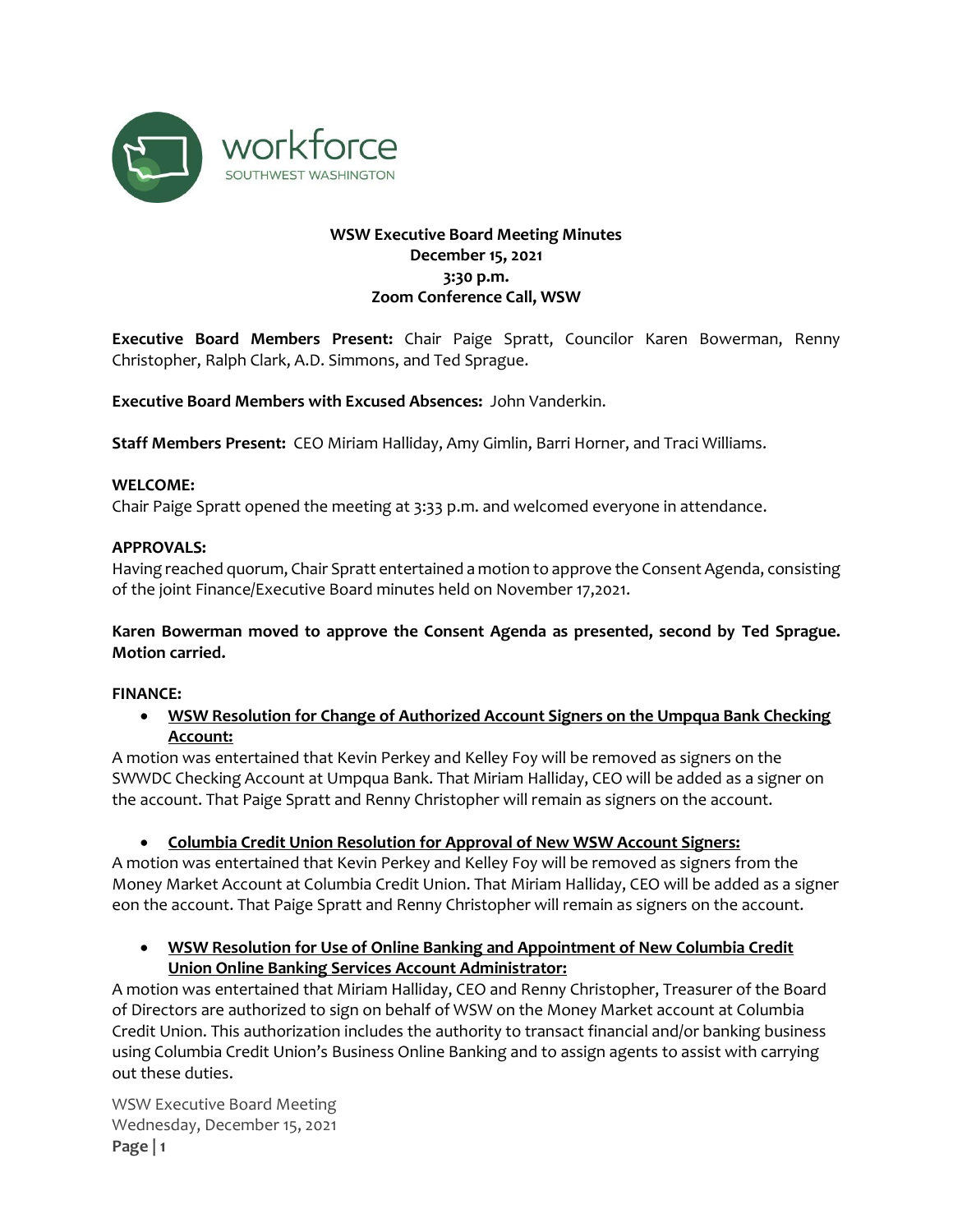**Ted Sprague moved to approve all three resolutions as presented above, second by A.D. Simmons. Motion carried.**

## **INTERIM VICE CHAIR PROCESS:**

Chair Spratt shared that at the December board meeting when she announced A.D. Simmons as Interim Vice Chair that some steps to that process might have been missed. After reviewing the WSW Bylaws and Board Nominations procedure that there is not a distinguished process between interim and vice chair. In the Bylaws, officer positions need to be nominated at the Executive Board level then taken to the full board for final approval.

# **Paige Spratt moved to nominate A.D. Simmons to Interim Vice Chair to the full board for approval as presented, second by Renny Christopher. Motion carried.**

An email to the full board to approve the nomination of A.D. Simmons to Interim Vice Chair to the WSW Board will be sent out after the Executive Board meeting.

### **BYLAW REVIEW + REVISION:**

Chair Spratt and Ms. Halliday updated the Executive Board that the need to revisit the bylaws is crucial, since a revision has not taken place in six years. Chair Spratt will put together a Bylaw Review Committee to review and revise WSW's current bylaws to fit and align with how WSW operates and update committees. Ms. Halliday mentioned that it would give good direction to the recruitment efforts that the Governance Committee and herself are taking on in the new year to fill open WSW board seats. The bylaw review and revisions will start at the new year. Questions were answered and addressed by Chair Spratt and Ms. Halliday.

### **CEO REPORT**

Ms. Halliday shared with the Executive board the Employment Security Department's follow up letter of the State-Level Equal Opportunity Office Monitoring Review of WSW that occurred on October 22, 2021. Ms. Halliday thanked Amy Gimlin for all the hard work that she has been doing towards WSW's EO work to ensure equal access to WorkSource services for all the populations in our area and the level of compliance with the equal opportunity provisions of WIOA. Also shared was the general overview of the process for the Adult, Dislocated Worker, Rapid Response RFP's that will be going out this year. The scoring committee will submit their recommendation for funding to the Executive board this spring with a final approval to the full board this coming June. Questions were answered and addressed by Ms. Halliday.

CEO Halliday mentioned to the Executive Board that she would like to grant the WSW staff with an extra holiday day that would fall on December 23, 2021, for just this year.

**Ted Sprague moved to approve December 23rd , 2021, as an extra holiday day to the WSW staff as presented, second by Renny Christopher. Motion carried.**

**NEW BUSINESS / OTHER ITEMS** None were forthcoming.

WSW Executive Board Meeting Wednesday, December 15, 2021 **Page | 2**